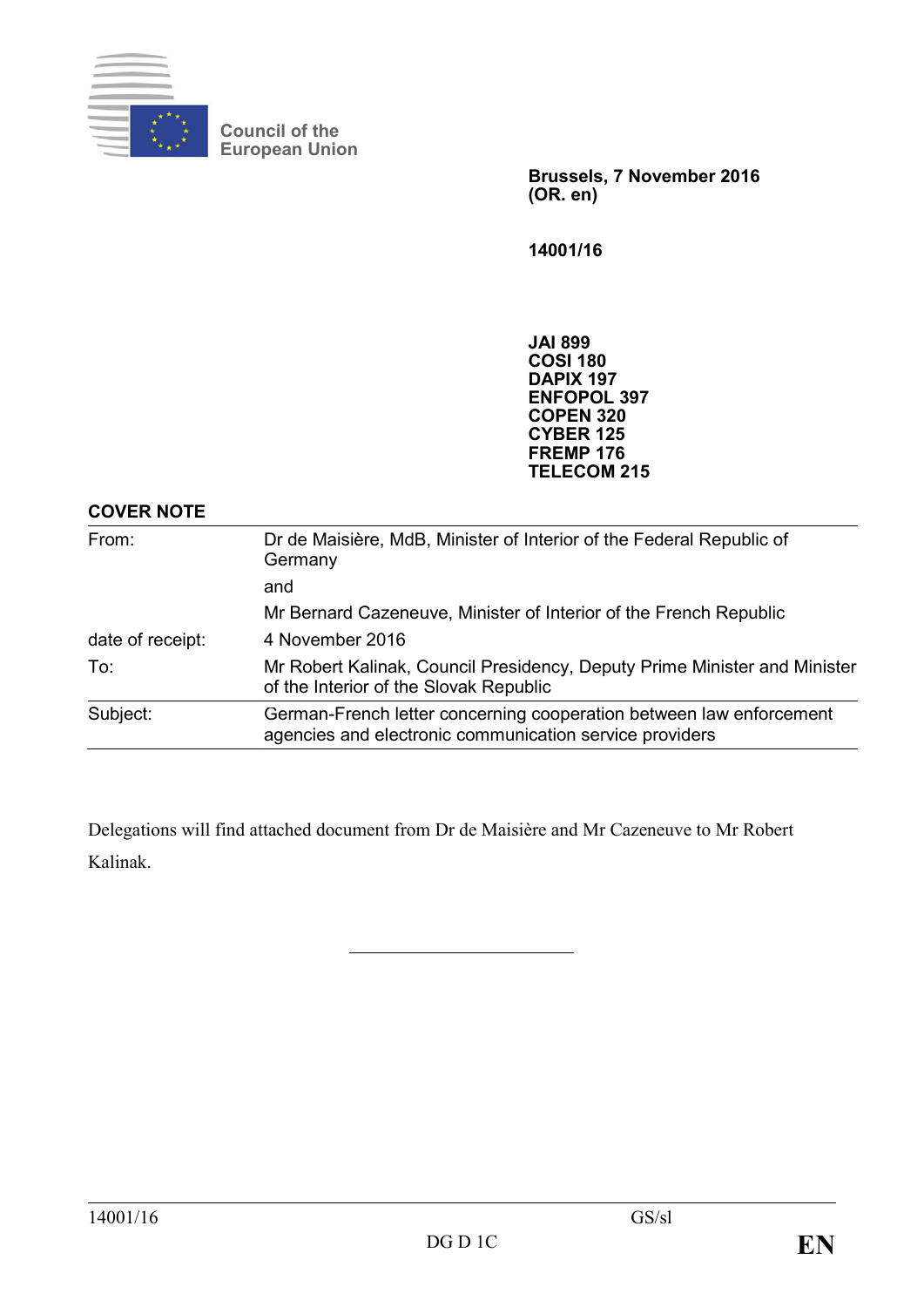

Bundesministerium des Innern



## MINISTÈRE DE L'INTÉRIEUR

Dr. Thomas de Maizière, MdB Bundesminister

**DIVETAMECHIDIET** Alt-Moabit 140, 10557 Berlin

**Bernard Cazeneuve** Ministre de l'Interieur

POSTANSCHRIFT Place Beauvau, 75008 Paris

Berlin, 28 October 2016

Mr Frans Timmermans First Vice-President of the European Commission Rue de la Loi 200/Berl 12/78 1049 Bruxelles/Brussels **BELGIUM** 

Mr Dimitris Avramopoulos Commissioner for Migration, Home Affairs and Citizenship European Commission Rue de la Loi 200/Wetstraat 200 1049 Bruxelles/Brussels **BELGIUM** 

Mr Julian King **Commissioner for Security Union** European Commission Rue de la Loi 200/Wetstraat 200 1049 Bruxelles/Brussels **BELGIUM** 

Mr Günther Oettinger Commissioner for Digital Economy and Society European Commission Rue de la Loi 200/Wetstraat 200 1049 Bruxelles/Brussels **BELGIUM** 

Mr Andrus Ansip **Vice-President** Commissioner for **Digital Single Market** European Commission Rue de la Loi 200/Wetstraat 200 1049 Bruxelles/Brussels **BELGIUM** 

Ms Vera Jourová Commissioner for Justice, Consumers and Gender Equality European Commission Rue de la Loi 200/Wetstraat 200 1049 Bruxelles/Brussels **BELGIUM**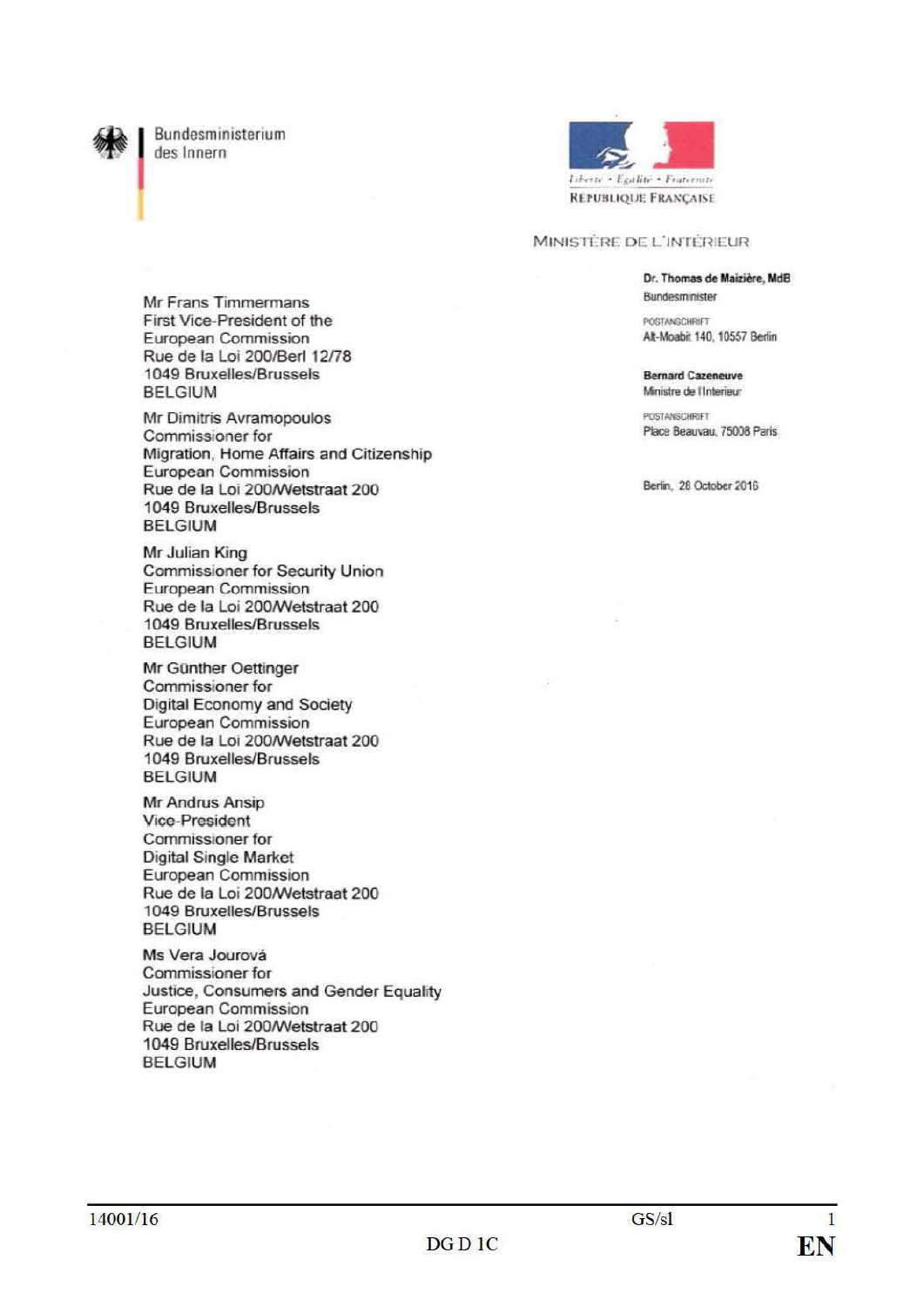Seite 2 von 4

## cc

Council Presidency Deputy Prime Minister and Minister of the Interior of the Slovak Republic Mr Robert Kaliňák Rue de la Loi 175/Wetstraat 175 1048 Bruxelles/Brussels BELGIUM

Secretary-General of the Council of the European Union Mr Jeppe Tranholm-Mikkelsen Rue de la Loi/Wetstraat 175 1048 BRUXELLES BELGIEN

Counter-Terrorism Coordinator Mr Gilles de Kerchove Rue de la LoiNVetstraat 175 1048 BRUXELLES BELGIEN

Dear Mr Vice President, dear Commissioners,

The recent terrorist attacks committed in Europe's Member States and the ongoing invesbgations into recent failed attempts. have underscored the decisive role that electronic communications play in the preparation and execution of these acts. Hate speeches. calls for violence and exchanges linked to the glorification of terrorism or planned terrorist attacks are widely published via the multitude of applications that are used each day by the general public.

These different tools pose practical and legal difficulties for investigators and judicial authorities alike in that they allow for the free exchange of fully encoded messages to anyone who has access to these services. Not only are these messages often automatically deleted after a certain period of time, but conversation groups or chat rooms can include thousands of participants. Today, competent authorities can face insurmountable obstacles when they request the technical assistance of service providers in analysing the data of messages sent by suspects.

As we stated in the joint letter of 23 August 2016 addressed to the European Commission, solutions that allow for effective investigation into encoded data linked to potential terrorist attacks or organised crime are vital. Of course, it is just as indispensable to protect an individual's right to digital freedom by ensuring the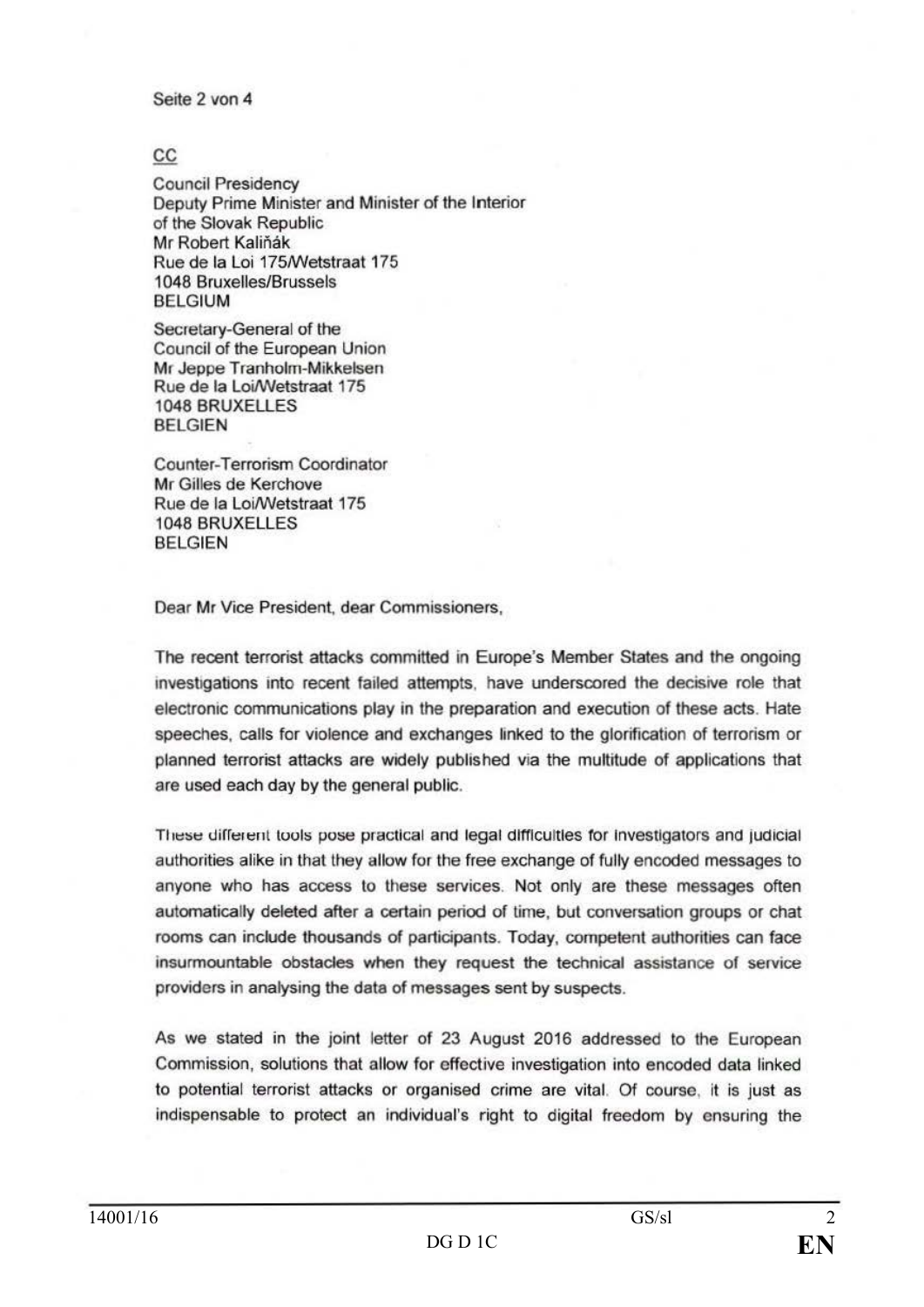## Seite 3 von 4

availability of highly secure encrypted systems and by respecting the principles of proportionality and necessity that are inherent to our fundamental rights and the notion of law-abiding States. Encryption technologies are a key factor in the security of and trust in Europe's digital ecosystem and their reliability must be safeguarded at all costs.

At a time where our citizens are confronted with the constant threat of a terrorist attack, we owe it to them to meet this challenge, and that means achieving the following objectives:

Being able to rely more on the responsibility of electronic communication service providers, particularly those that are not based within the Union:

Our ability to apprehend these operators, notably those that are not governed by a stable administration within the European Union, is critical. Member Slates must be able to count on the collaboration of representatives of operators when it comes to criminal investigations.

The establishment of genuine links between legal authorities and service providers must become the norm. Given the stakes involved, each service provider must have a point of contact who is able to directly respond to legal requisitions from the competent authorities of Member States.

• Reinforcing the legal obligation of electronic communication service providers to cooperate with the competent authorities of Member States when it comes to criminal investigations:

All too often, Member State authorities are faced with a refusal by service providers to provide information on legal grounds that we must be able to override.

Electronic communication service providers must be able to contribute more to the successful outcome of investigations by being authorised to provide data linked to users or connections; in addition, data for European customers must be stored in a jurisdiction where direct cooperation with competent authorities of Member States is authorized.

• Ensuring greater speed and reactivity in the processing of requisitions by judicial authorities in order to obtain information from electronic communication service providers;